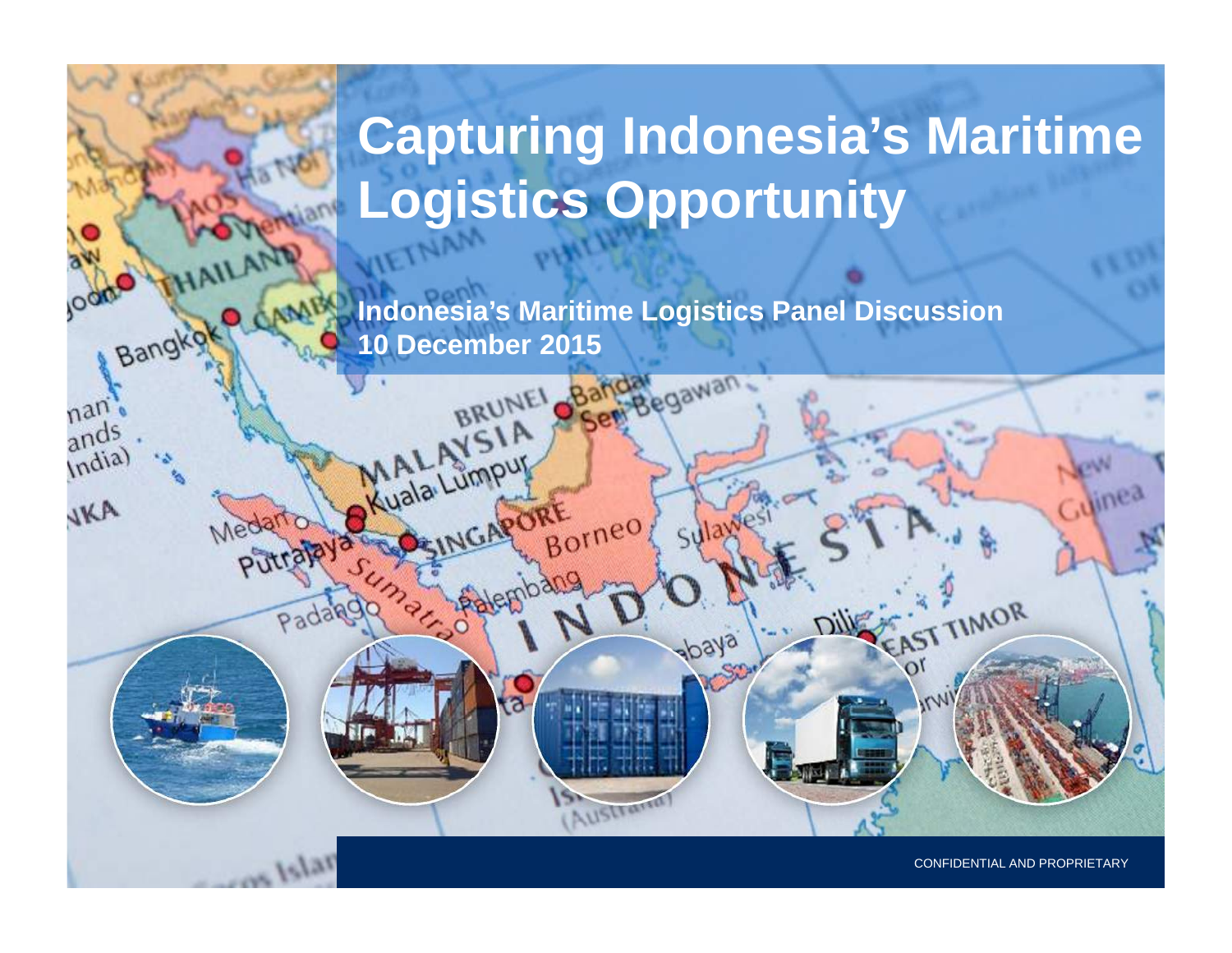## THE CHALL ENGE TODAY

# **Maritime logistics is a key priority for Indonesia to resolve its unique internal challenges and meet its growth aspirations**

## **Indonesia's key challenge stems from its unique archipelagic nature**

- More than **13,000** islands and **21,500 km** of inland waterways
- Productivity growth must **exceed by 60%** rate achieved from 2000 to 2010 – logistics costs, at 24.6% GDP, must decrease significantly
- The majority of Indonesia's fastest growing cities are **outside of Java** and are not well-connected

**GDP development, 2010–30, is projected to be larger outside Java**

Last Modified



## Development of **domestic maritime system** is a key priority to meet the country's growth objectives

SOURCE: Global Insights, ASEAN Secretariat, 2010 Population Census, Indonesia's Central Bureau of Statistics, McKinsey Global Institute analysis 2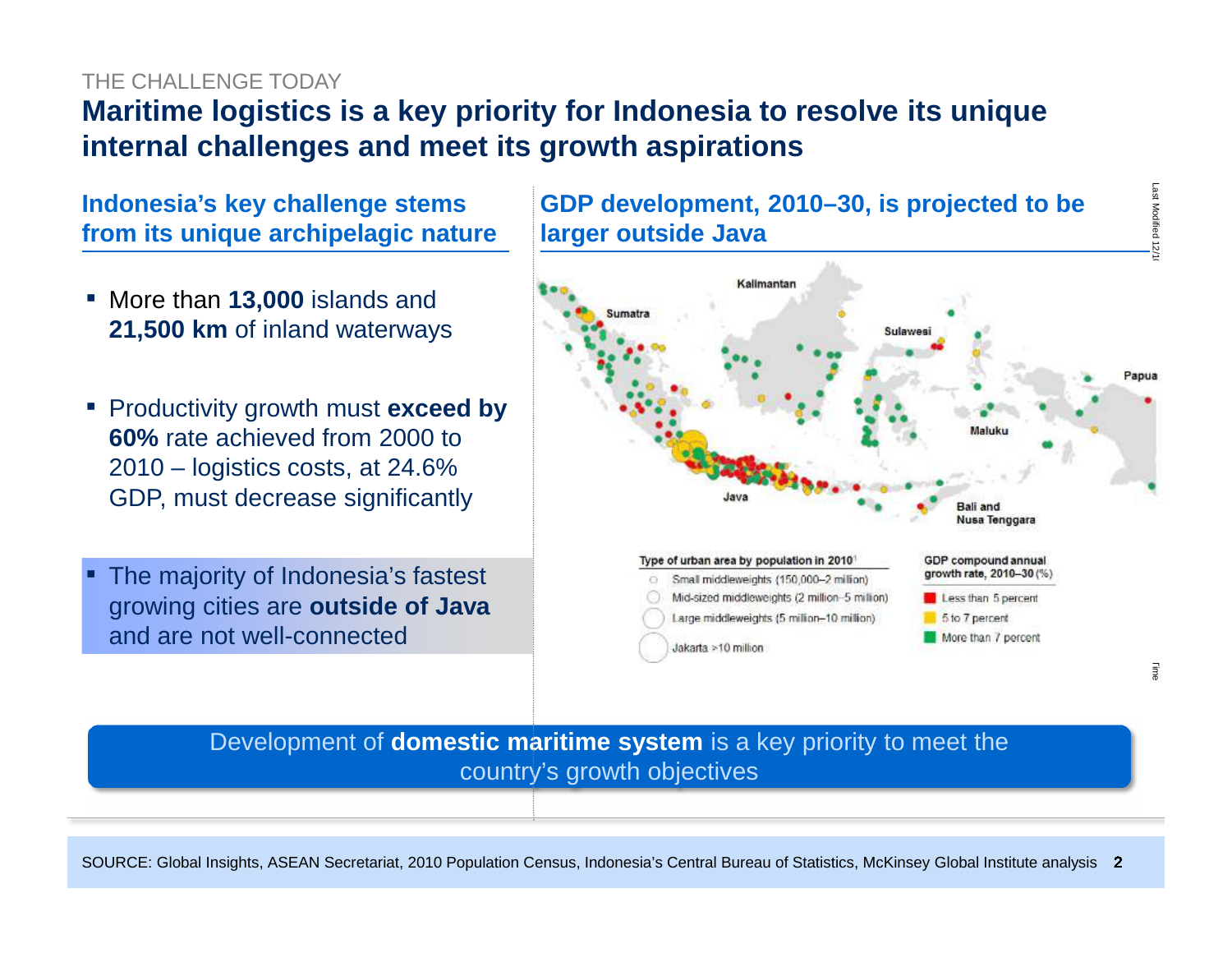#### THE CHALL ENGE TODAY

# **At the same time Indonesia is facing a clear external call to action, as the ASEAN vision could shift the role of domestic shipping and manufacturing**

**ASEAN Maritime Transport vision targets 47 ports to improve performance and capacity**



Designated ports will **further improve international operations**, widening gap with domestic operations and creating potential to impact domestic shipping and manufacturing

3

Last Modified 12/10/2015 1:36 AM SE Asia Standard Time Printed 12/10/2015 1:39 AM SE Asia Standard Time

Printed 12/10/2015 1:39 AM SE Asia Standard Time

Standard Time

st Modified 12/10/2015 1:36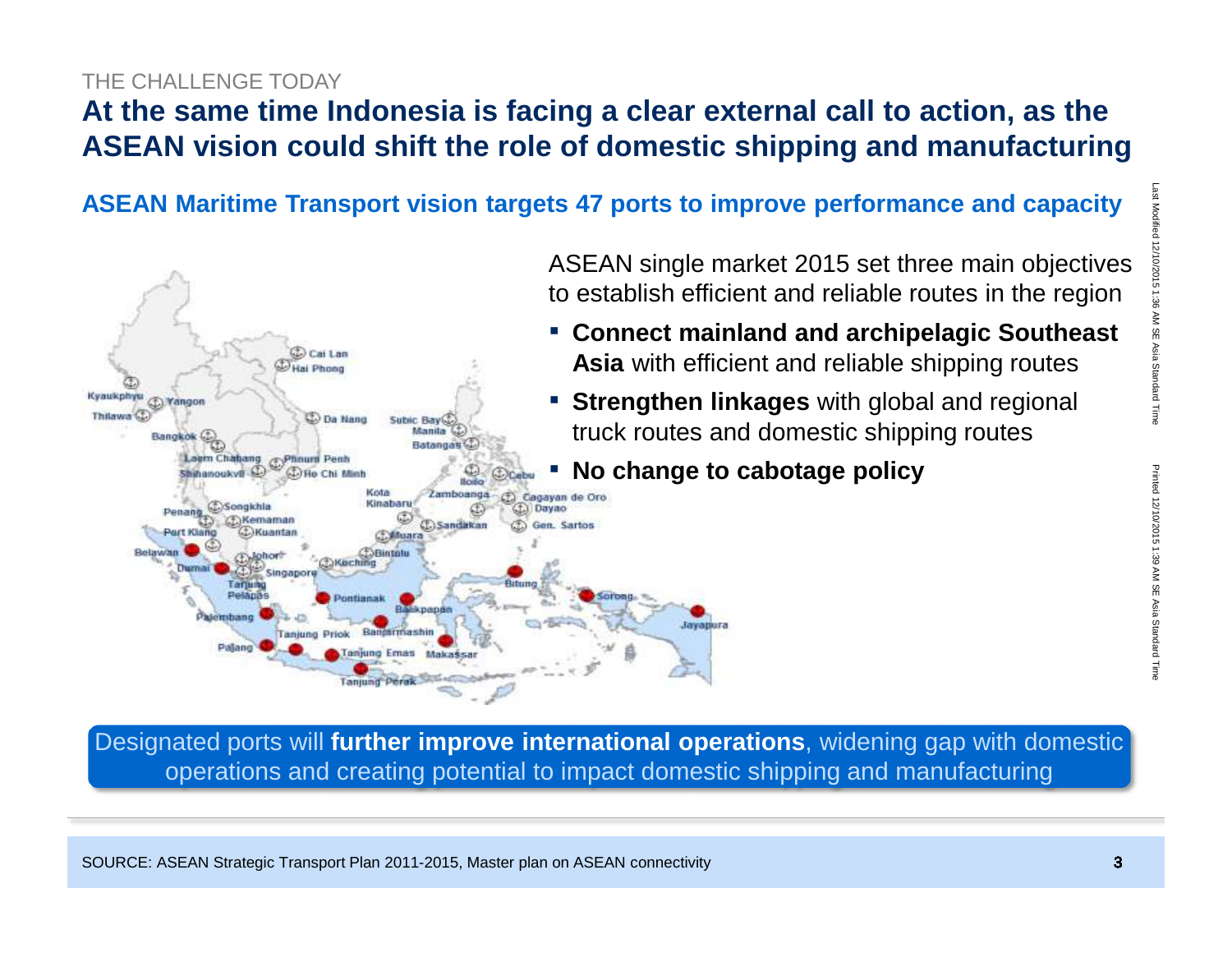## APPROACH TO IDENTIFYING THE SPECIFIC CHALLENGES

## **Methodology looked at supply chains flows of key signature products, across regions and modes, to understand challenges at a granular level**



1 Scale up to sub-industries based on GDP categories

2 Allocation to manufacturing category of textile, consumer electronics, and wood products based on the weighted average of their GDP contribution

Printed 12/10/2015 1:39 AM SE Asia Standard Time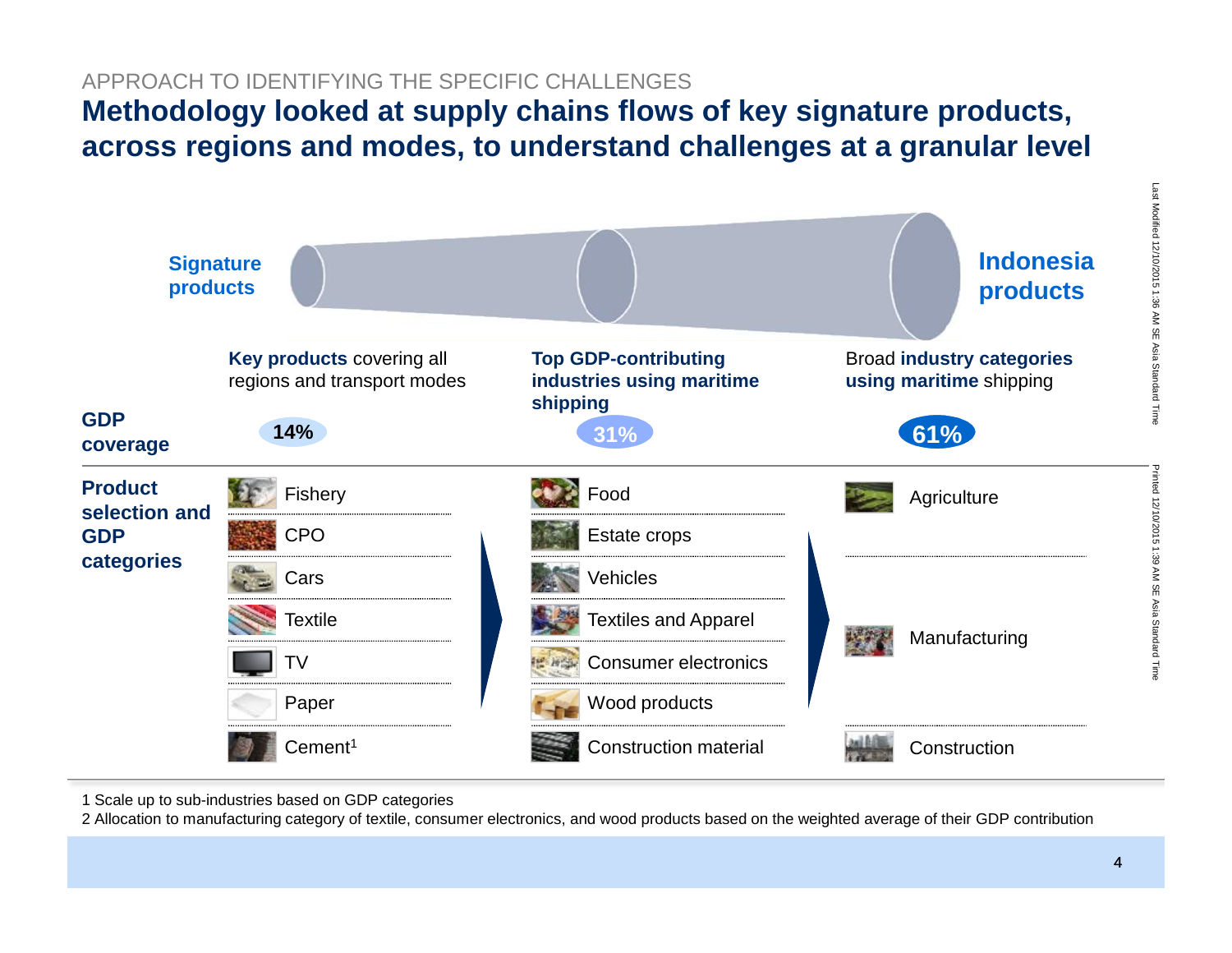## **Transforming the Maritime network has the potential to decrease total cost of logistics by ~5% of GDP**INDONESIA: THE OPPORTUNITY



1 Savings assigned to each category based on weighted average of savings contribution to GDP of signature products on an overall GDP impact of 2.26%; Note that Warehousing and administration savings partly allocated to Land and water proportionally; 2 Air, Rail, and Services;

SOURCE: Transportation Costs and International Trade in the Second Era of Globalization By Hummels (2007), Indii North Java Multimodal Transport Study, State of Logistics Indonesia 2013, Cass Information System, NPMP, expert interviews, team analysis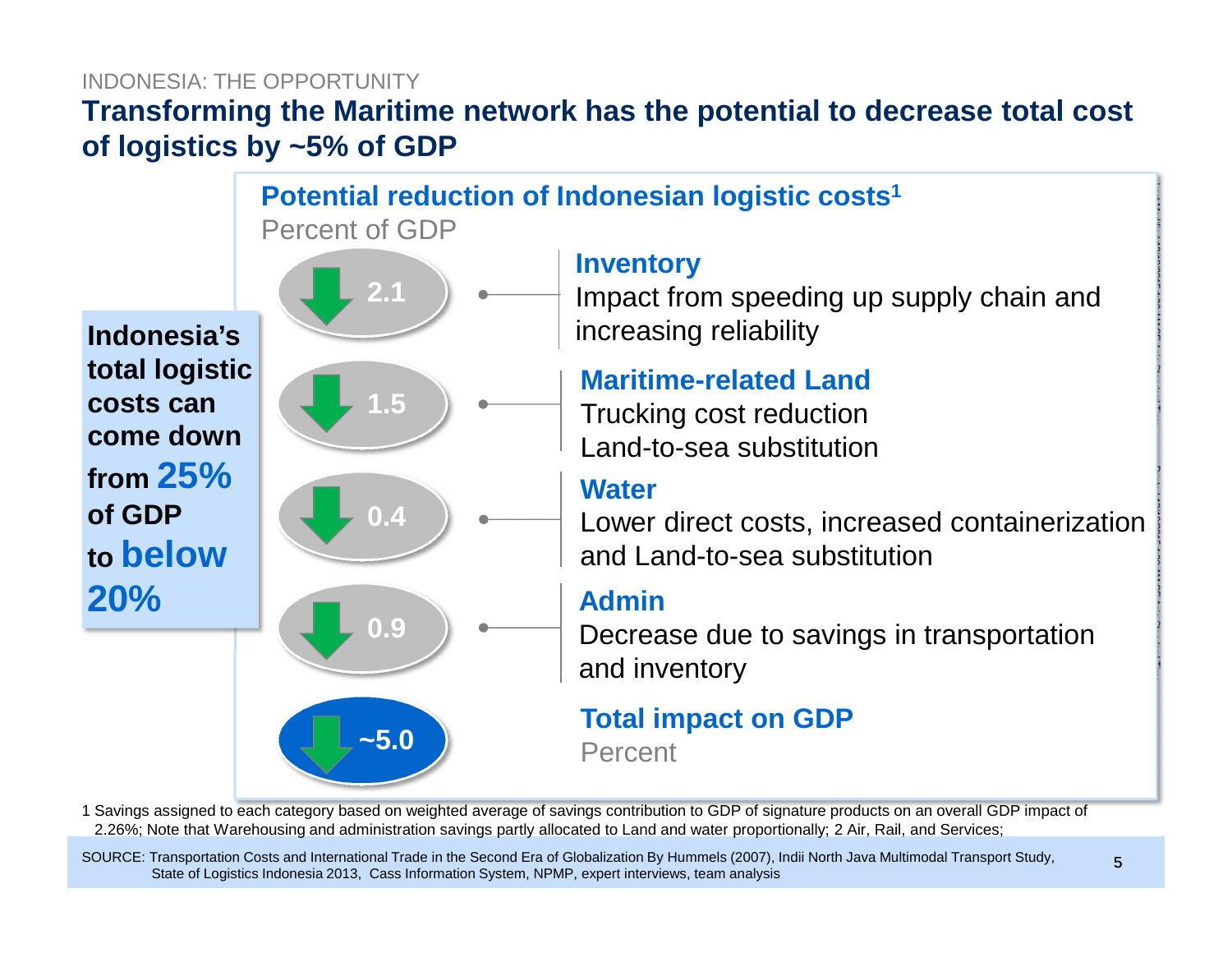## INDONESIA: THE OPPORTUNITY

# **This would enable the country to become a Top 10 economy by 2030 and with the population and industries seeing tangible benefits**

|                          | <b>From</b>                                                                                                                                                                                | <b>To</b>                                                                                                                        |
|--------------------------|--------------------------------------------------------------------------------------------------------------------------------------------------------------------------------------------|----------------------------------------------------------------------------------------------------------------------------------|
| <b>Country</b><br>growth | Robust growth 2000 to 2010, but<br>slowing down to 5% in 2014 due<br>to lower demand in raw materials<br>Growth centered in Java<br>$\blacksquare$                                         | Consistently 6-7% GDP growth<br>Top10 economy by 2030<br>More evenly distributed benefits<br>around the country                  |
| <b>Consumers</b>         | Higher prices in remote<br>Food<br>regions $-$ a cup<br>Prices<br>noodles are 2.3 times<br>Sky High!<br>Expensive-<br>more expensive in<br>Moderate<br>Papua than in Jakarta<br>teasonable | <b>Cheaper prices for</b><br>daily necessities<br>across regions<br><b>Reliable availability</b><br>$\blacksquare$<br>everywhere |
| <b>Manufacturers</b>     | <b>Disruption of</b><br>production due to<br>supply chain<br><b>High distribution</b><br><b>costs</b>                                                                                      | <b>Stable and higher</b><br>production<br><b>Lower distribution</b><br>costs due to cheap<br>sea shipping                        |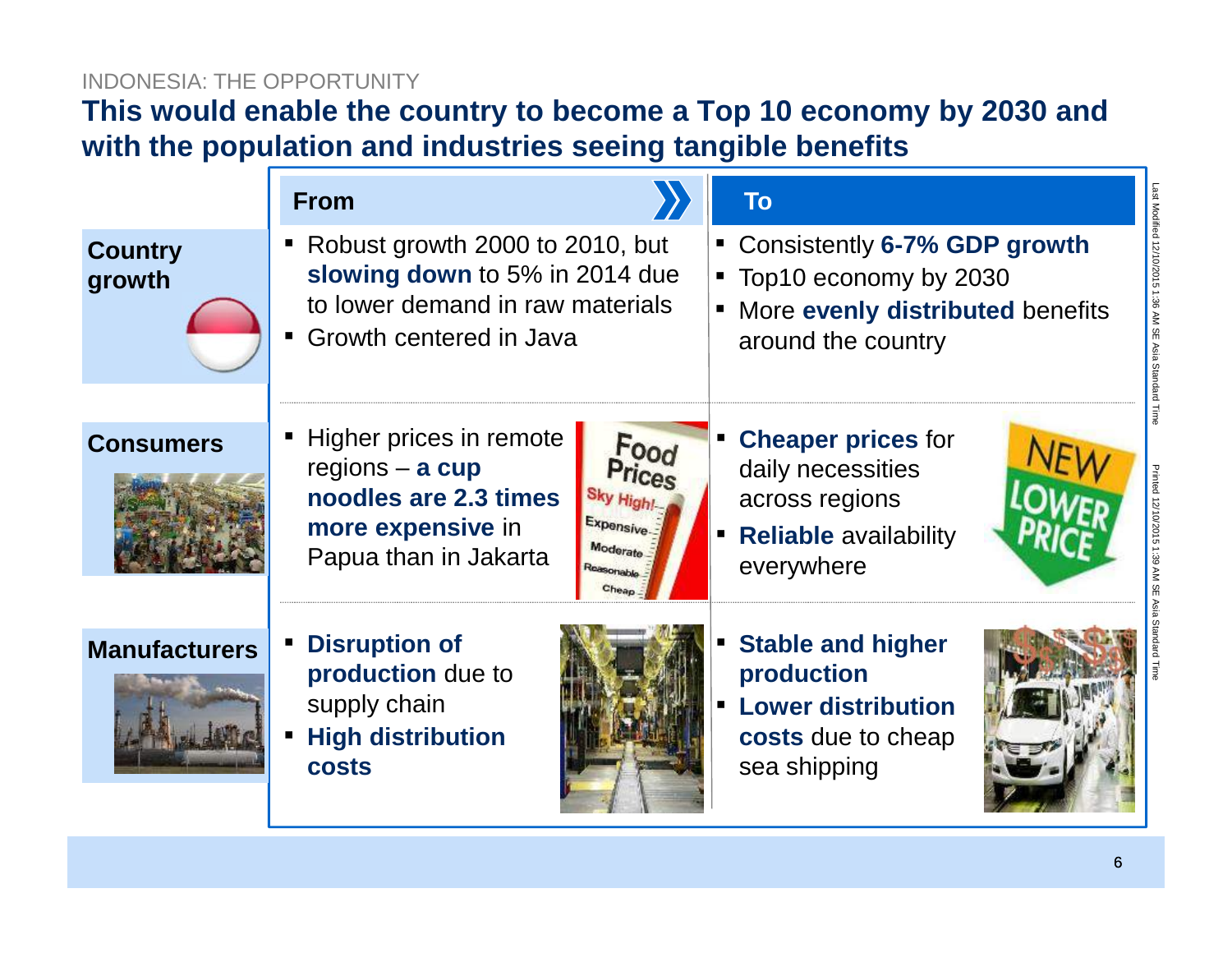#### INDONESIA: THE OPPORTUNITY

## **Resolving 5 key – mostly soft – issues would enable Indonesia to realize most of the savings in a short time frame**



1 Pemberitahuan Impor Barang (Import declaration); 2 Surat Persetujuan Pengeluaran Barang (Letter of approval for cargo release) 3 Range between lowest and highest average performance at main, Asean 2015 and secondary ports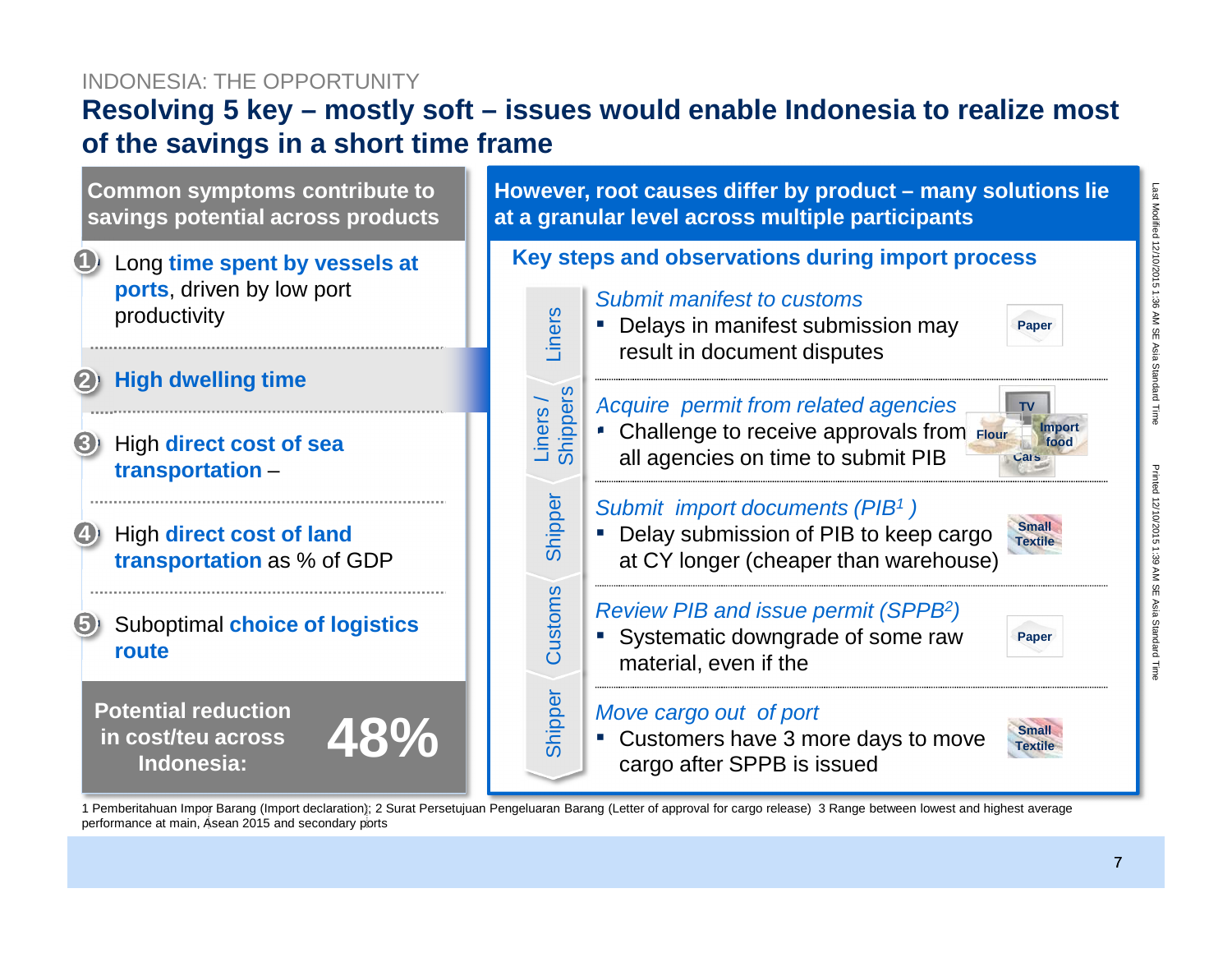## THE SOLUTION

## **Indonesia can transform itself into a leading maritime nation by tackling challenges across four dimensions**

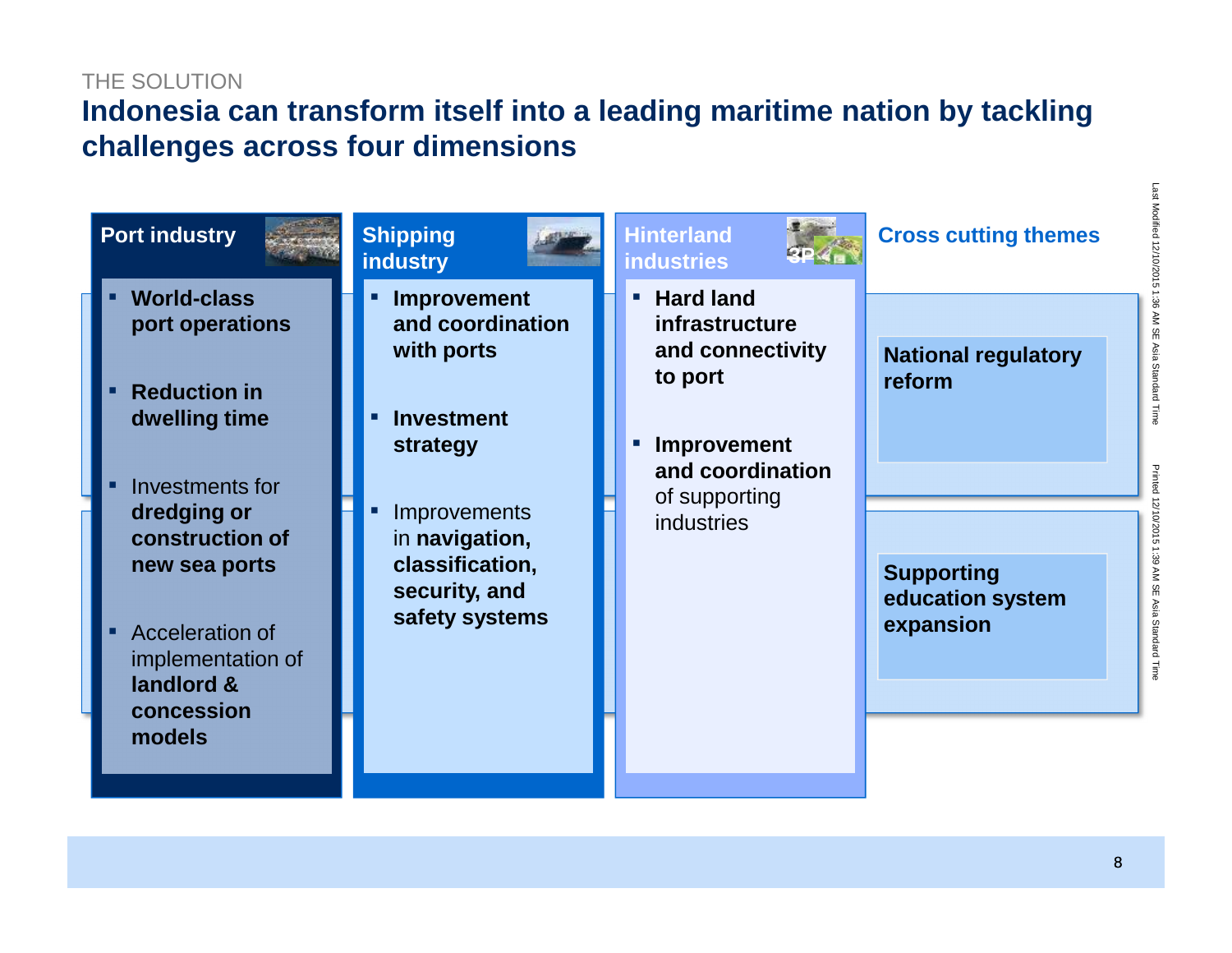#### THE SOLUTION

# **Reforms could be enacted in 3 large waves, ensuring continuous momentum and achievement of our collective vision for Indonesia**

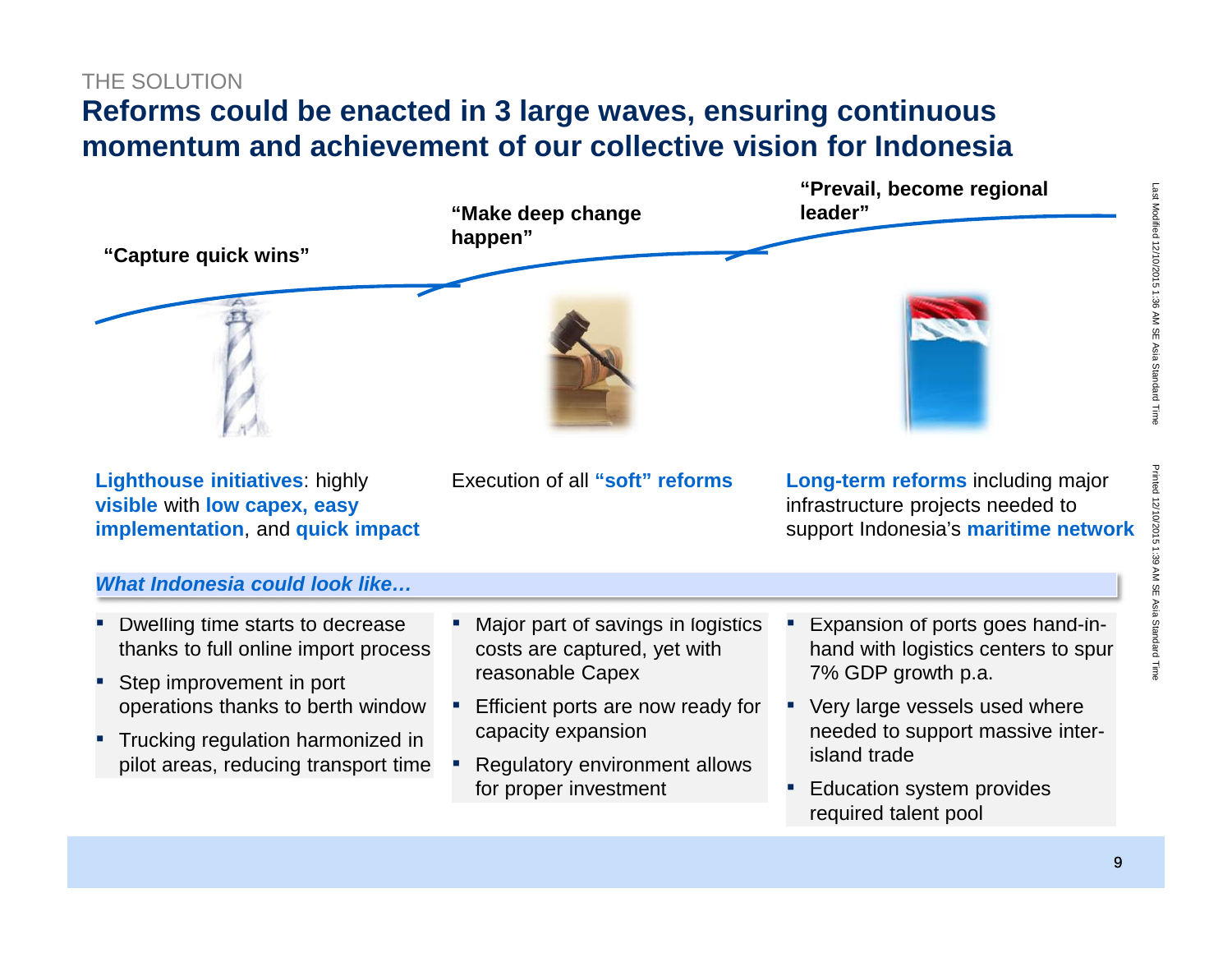## **Priorities to breakthrough delivery going forward**

- Define a national goal and cascade national goals **into key reform-specific initiatives**
- **Initiative-level** monitoring, intervention and **debottlenecking at more granular level of delivery**
- **Public and private** sector partnership for delivering change
- **Close dialog with end-users** to assess efficiency of reform initiatives
- Collaborative, **cross-agency** planning, intense problem-solving and implementation in **Mini-Labs**